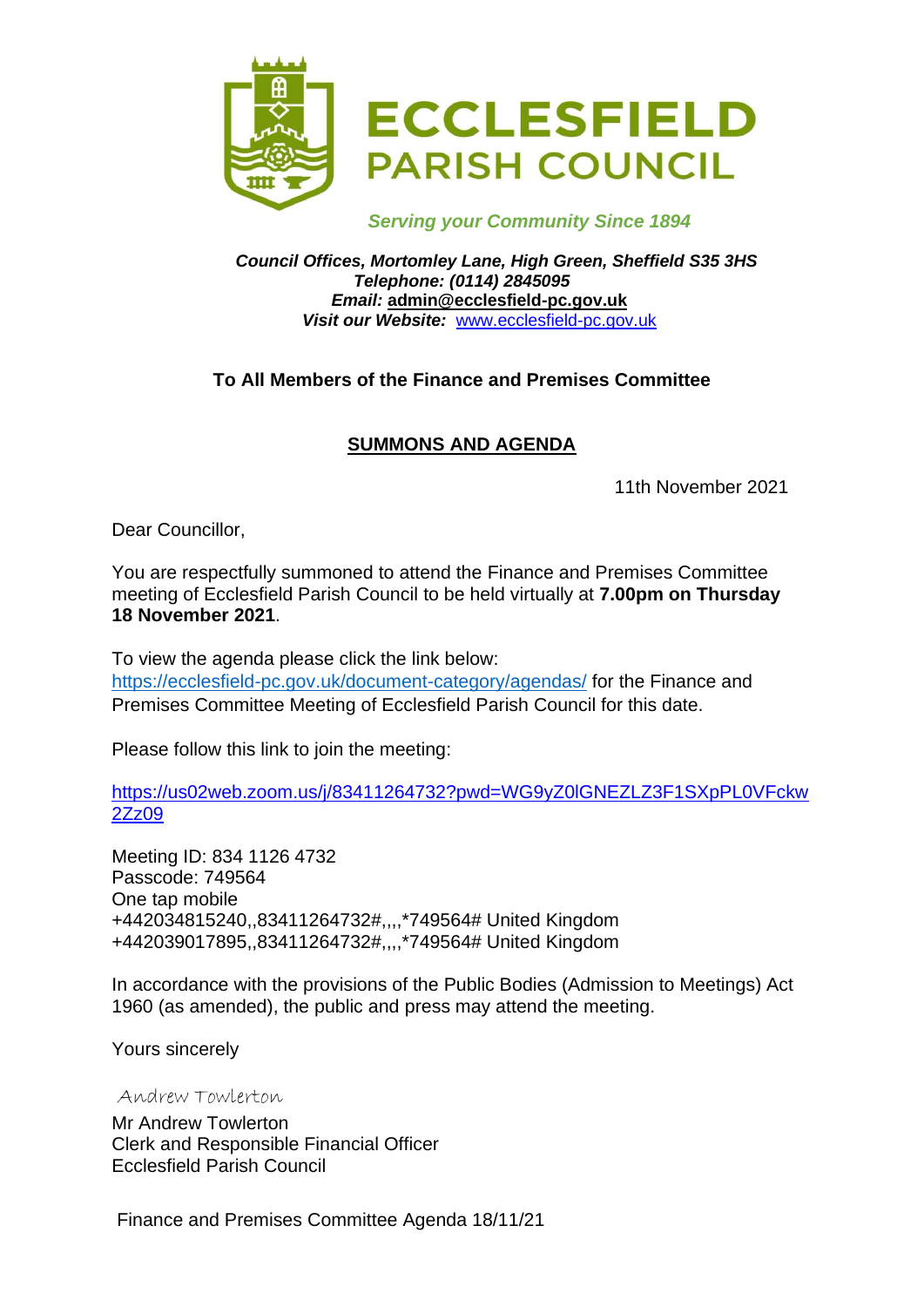## **Committee Membership\***

**Councillor Kate Guest (Chairman), Councillor David Ogle (Vice Chairman), Councillor Victoria Bowden, Councillor John Brownrigg (Ex Officio), Councillor Susan Davidson, Councillor John Housley (Ex Officio) and Councillor Thomas Sturgess.**

\*Substitute members may be appointed in accordance with Standing Order 4v.

#### **Chairman's Announcement**

Prior to the commencement of the meeting, the Chairman will outline the procedure for this remote meeting to ensure that the meeting is effective, safe and lawful including:

- Councillors must observe the Council's Code of Conduct during the meeting.
- Voting procedure.
- Public session and exclusion of the press and public procedures.
- Anyone wishing to record is asked to let the Chairman of the meeting know prior to the start of the meeting. The meeting is being recorded by the Council for the purposes of aiding minute taking.
- All Councillors present are required to state their name prior to the commencement of the meeting.

#### **AGENDA**

#### **2021/76 (F&P). Apologies and Reasons for Absence**

To note any absences. To approve any reasons for absence.

#### **2021/77 (F&P). Declarations of Interest**

To consider any requests for dispensation.

To note any declaration or interests not already declared under the Member's Code of Conduct or Member's Register of Disclosable Pecuniary Interests.

#### **2021/78 (F&P). Exclusion of Press and Public**

To consider the exclusion of the Press and Public in accordance with Public Bodies Admission to Meetings Act 1960 Section 1 (2) due to the confidential nature of the business to be transacted.

#### **2021/79 (F&P). Public Participation Session**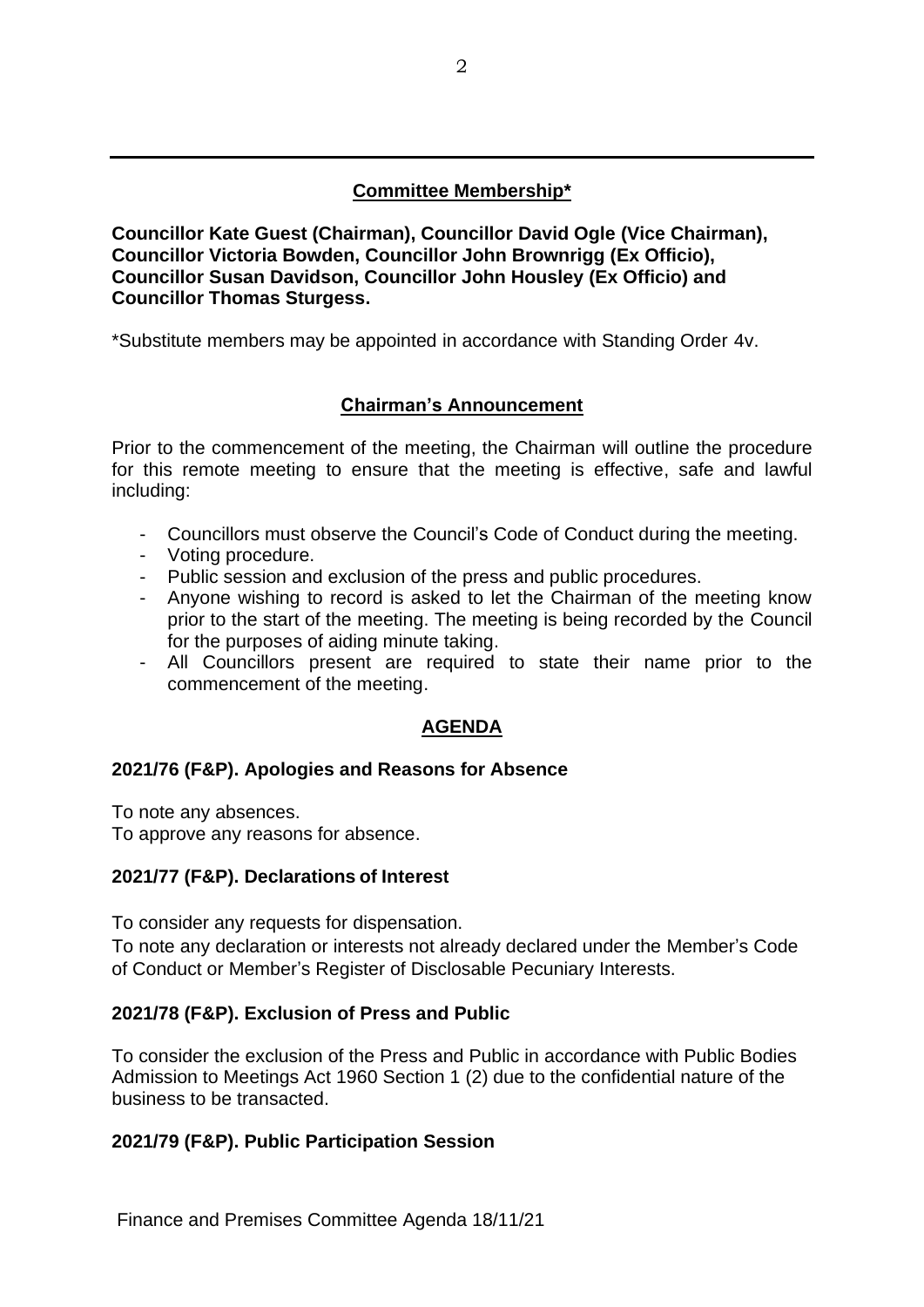To receive questions from members of the public under the direction of the Chairman and in accordance with the Council's Standing Orders. (standing order 3 states that the public participation session will be for no more than 15 minutes and a member of the public shall not speak for more than 3 minutes).

Members of the public should please note that the Council reserves the right to respond in writing if any matter requires further research or consideration and that reports should be submitted in writing before the meeting so they can be dealt with under correspondence.

## **2021/80 (F&P). Grant Applications**

## **Ward Based Grants**

Paces Sheffield (attached as item 80a)

# **Covid Support and Recovery Fund Grant**

Thorncliffe Bowling Club (attached as item 80b)

## **2021/81 Ward Based Grants 6 monthly review**

At its 3rd December meeting (Minute 2020/090 (5)) the Council agreed that its small grants programme should move to a Ward based approach in the financial year 2021/2022. It was further agreed that the approach should be reviewed before the end of April 2022, approximately six months after the introduction of the new approach.

## **2021/82 (F&P). Finance Committee Minutes**

To consider the approved Minutes and actions of the Finance and Premises Committee meeting held on 21 October 2021 (attached as item 82a).

#### **2021/83 (F&P). Review of Council contracts**

To receive a progress report.

#### **2021/84 (F&P). Arrangements for the Interim (Half Yearly) Audit of Council's Accounts and Governance Systems**

To receive a progress report.

#### **2021/85 (F&P) Other Correspondence**

Grant Monitoring Forms:

- High Green Play Group (attached as item 85a)
- Thorncliffe Community Sports (attached as item 85b)

Finance and Premises Committee Agenda 18/11/21